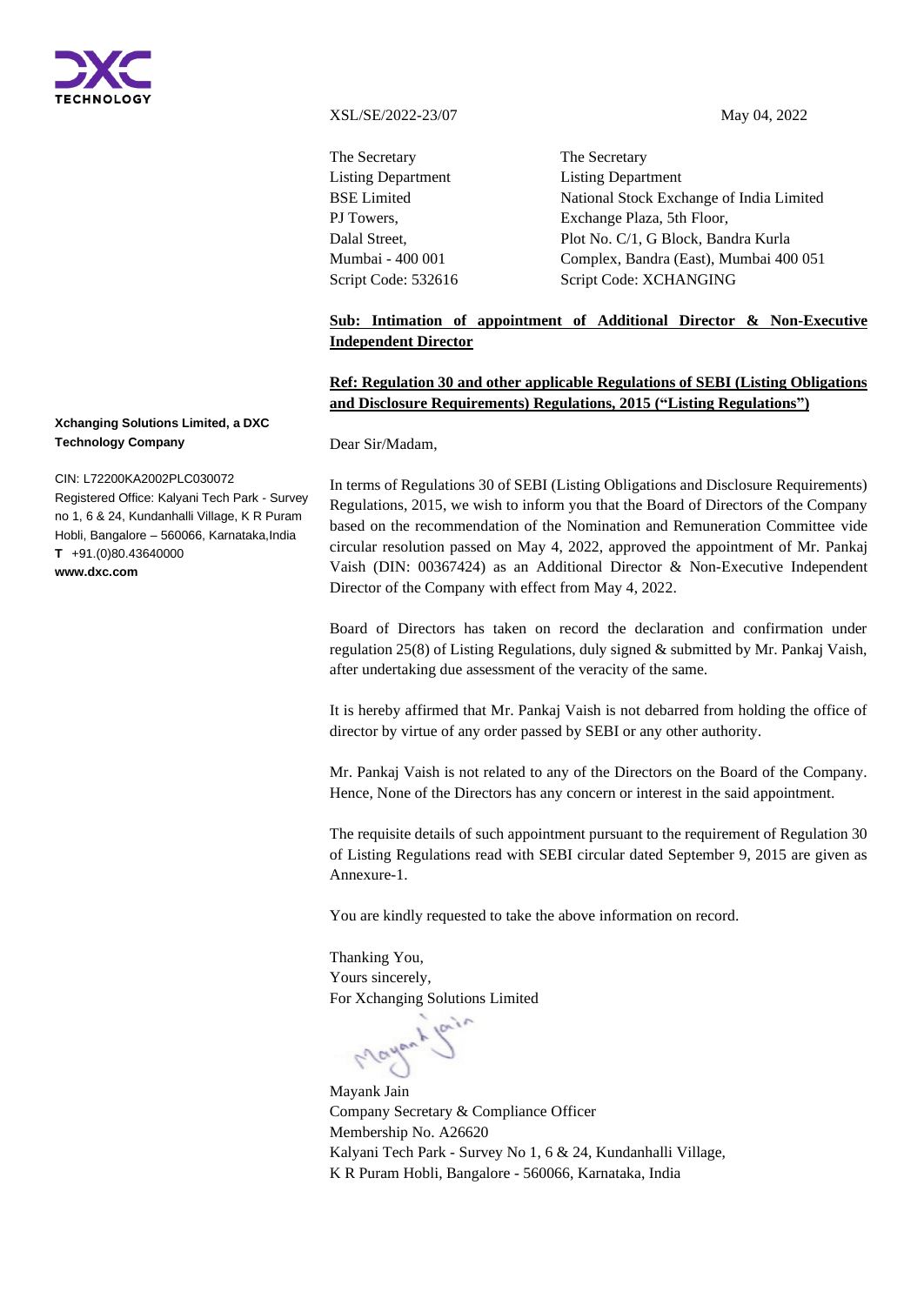

### **Annexure -1**

The Details as required under SEBI Circular No. CIR/CFD/CMD/4/2015 dated 09 September, 2015:

| <b>Name</b><br>of<br>the<br><b>Director</b>                                          | Mr. Pankaj Vaish                                                                                                                                                                                                                                                                                                                                                                                                                                                                                                                                                                                                                                                                                                                                                                                                                                      |  |  |
|--------------------------------------------------------------------------------------|-------------------------------------------------------------------------------------------------------------------------------------------------------------------------------------------------------------------------------------------------------------------------------------------------------------------------------------------------------------------------------------------------------------------------------------------------------------------------------------------------------------------------------------------------------------------------------------------------------------------------------------------------------------------------------------------------------------------------------------------------------------------------------------------------------------------------------------------------------|--|--|
| Date of Birth                                                                        | 09 February 1962                                                                                                                                                                                                                                                                                                                                                                                                                                                                                                                                                                                                                                                                                                                                                                                                                                      |  |  |
| <b>Reason for Change</b>                                                             | Appointment as Additional Director and Non-Executive                                                                                                                                                                                                                                                                                                                                                                                                                                                                                                                                                                                                                                                                                                                                                                                                  |  |  |
| appointment,<br>viz.                                                                 | Independent Director of the Company, subject to the                                                                                                                                                                                                                                                                                                                                                                                                                                                                                                                                                                                                                                                                                                                                                                                                   |  |  |
| resignation,                                                                         | approval of the shareholders                                                                                                                                                                                                                                                                                                                                                                                                                                                                                                                                                                                                                                                                                                                                                                                                                          |  |  |
| removal, death or                                                                    |                                                                                                                                                                                                                                                                                                                                                                                                                                                                                                                                                                                                                                                                                                                                                                                                                                                       |  |  |
| otherwise.                                                                           |                                                                                                                                                                                                                                                                                                                                                                                                                                                                                                                                                                                                                                                                                                                                                                                                                                                       |  |  |
| of<br>Date                                                                           | May 04, 2022                                                                                                                                                                                                                                                                                                                                                                                                                                                                                                                                                                                                                                                                                                                                                                                                                                          |  |  |
| appointment<br>and                                                                   |                                                                                                                                                                                                                                                                                                                                                                                                                                                                                                                                                                                                                                                                                                                                                                                                                                                       |  |  |
| of<br>term                                                                           | Appointed as Non-Executive Independent Director w.e.f.                                                                                                                                                                                                                                                                                                                                                                                                                                                                                                                                                                                                                                                                                                                                                                                                |  |  |
| appointment                                                                          | May 04, 2022 for an initial tenure of 5 years subject to the                                                                                                                                                                                                                                                                                                                                                                                                                                                                                                                                                                                                                                                                                                                                                                                          |  |  |
|                                                                                      | approval of the shareholders                                                                                                                                                                                                                                                                                                                                                                                                                                                                                                                                                                                                                                                                                                                                                                                                                          |  |  |
|                                                                                      |                                                                                                                                                                                                                                                                                                                                                                                                                                                                                                                                                                                                                                                                                                                                                                                                                                                       |  |  |
| <b>Brief Profile</b>                                                                 | Mr. Pankaj Vaish has 36+ years of experience including 28+<br>years spent with Accenture, where he built businesses from<br>scratch and scaled them to global proportions, having held<br>several regional and global roles. He has wide ranging<br>experience in Technology Led Transformation, Consulting,                                                                                                                                                                                                                                                                                                                                                                                                                                                                                                                                          |  |  |
|                                                                                      | BPO, Offshoring and Outsourcing.<br>Mr. Pankaj Vaish is actively engaged in the financial<br>services and technology industries and is associated with<br>companies across segments of these industries. He is a Board<br>Director, a consultant and an advisor. In addition, as part of<br>his participation in India's startup ecosystem, he is<br>supporting various technology product companies in<br>sharpening their market focus and scaling their businesses.<br>Mr. Pankaj Vaish has an MBA from Carlson School of<br>Management, University of Minnesota, Minneapolis, USA<br>and a B.Tech. in Mechanical Engineering from IIT-BHU<br>(Indian Institute of Technology, Banaras Hindu University),<br>Varanasi. He is a Gold Medalist from IIT-BHU and has been<br>awarded the Distinguished Alumni award by IIT-BHU<br>Alumni Association. |  |  |
| Name of other listed<br>entities in which he<br>also<br>holds<br>the<br>directorship | <b>IIFL Wealth Management Limited</b><br>$\bullet$<br>Krishna Institute of Medical Sciences Limited<br>$\bullet$                                                                                                                                                                                                                                                                                                                                                                                                                                                                                                                                                                                                                                                                                                                                      |  |  |
| Disclosure<br>$\sigma$ f<br>relationships<br>between directors                       | Mr. Pankaj Vaish is not related to any of the Directors of the<br>Company                                                                                                                                                                                                                                                                                                                                                                                                                                                                                                                                                                                                                                                                                                                                                                             |  |  |

## **Xchanging Solutions Limited, a DXC Technology Company**

CIN: L72200KA2002PLC030072

Registered Office: Kalyani Tech Park - Survey no 1, 6 & 24, Kundanhalli Village, K R Puram Hobli, Bangalore - 560066, Karnataka, India **T** +91.(0)80.43640000 **www.dxc.com**